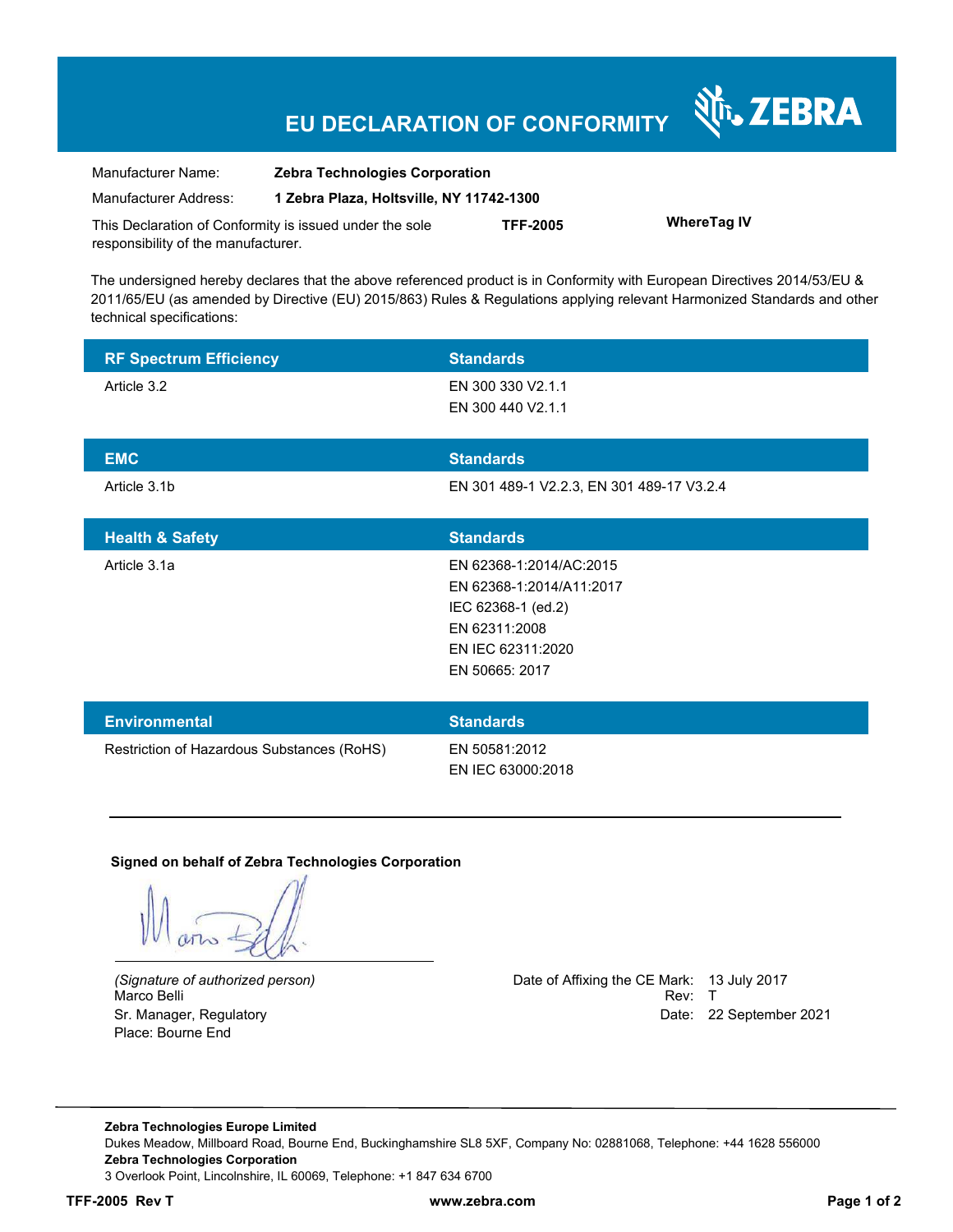# **EU DECLARATION OF CONFORMITY**

#### **Appendix A**

#### **EU Operating frequencies and maximum power levels**

SRD 119 – 140 kHz NA 2400 MHz – 2483.5 MHz 14dBm

**Technology Operating Frequencies/Bands Maximum Transmit power level** 

Nr. ZEBRA

#### **Accessories:**

**Description Model** None None